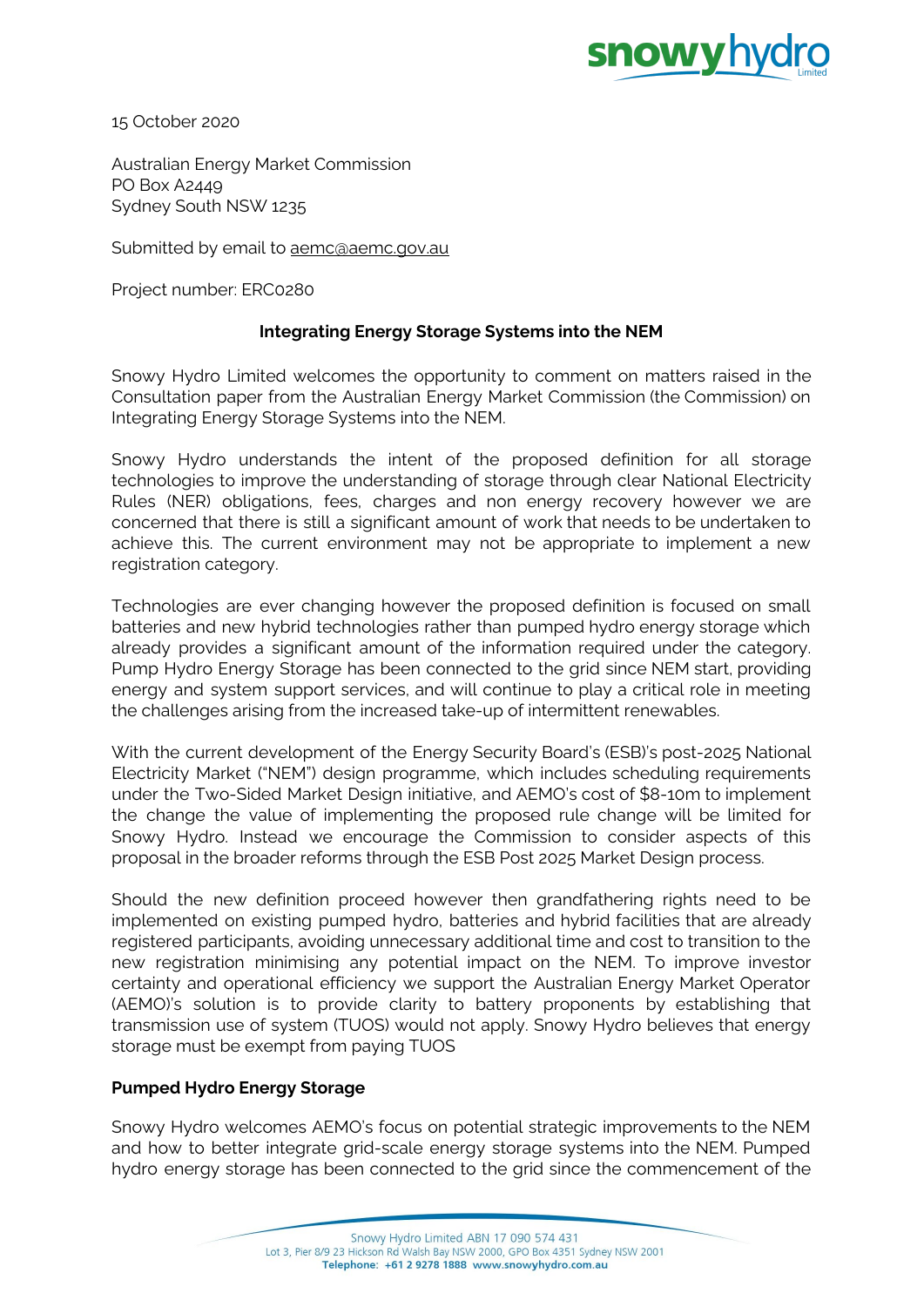NEM. The need for storage will increase given the growth of variable renewable energy capacity in the power system.

A variety of energy storage technologies will need to be deployed in Australia. Pumped hydro and battery storage technologies however are the two most common and viable technologies in the NEM. The proposed Snowy 2.0 scheme would consist of 2,000 MW of pumped-hydro storage that can supply energy over seven consecutive days without the need to pump water.

More storage is needed to manage the increasing penetration of wind and solar energy energy in the power system. This will help stabilise the power grid, lower consumer prices and firming intermittent generation, supporting the economics of existing coal-fired generation, and enhancing competition in the electricity value chain.

The recent 2020 AEMO Integrated System Plan (ISP) highlighted that overtime a mix of storage duration will be required to firm the growing share of renewable supply as existing thermal capacity exits<sup>1</sup>. The figure below highlights that shallow 1- to 2-hour storage is needed to provide firming capacity and intra-day energy shifting. However, as more coal-fired generation retires, medium and deep 4- to 100-hour storage comes into play to shift energy over longer time scales. The dark blue bands of deep pumped hydro represent Snowy 2.0 and other committed projects<sup>2</sup>.



**Figure 1: Mix of dispatchable storage durations selected to firm renewables 3**

### **Is a definition needed for Energy Storage System (ESS) in the current environment?**

The Australian Energy Market Operator (AEMO) is facing complexities in including new and different combinations of technologies however we believe the definition proposal still requires a greater understanding of certain technologies. Pumped hydro has efficiently and effectively participated in the NEM and there is no indication there should

<sup>1</sup>AEMO 2020 ISP, <<

<sup>3</sup> AEMO 2020 ISP, <<

<https://aemo.com.au/-/media/files/major-publications/isp/2020/final-2020-integrated-system-plan.pdf?la=en> >> pp 51 <sup>2</sup> ibid

<https://aemo.com.au/-/media/files/major-publications/isp/2020/final-2020-integrated-system-plan.pdf?la=en> >> pp 51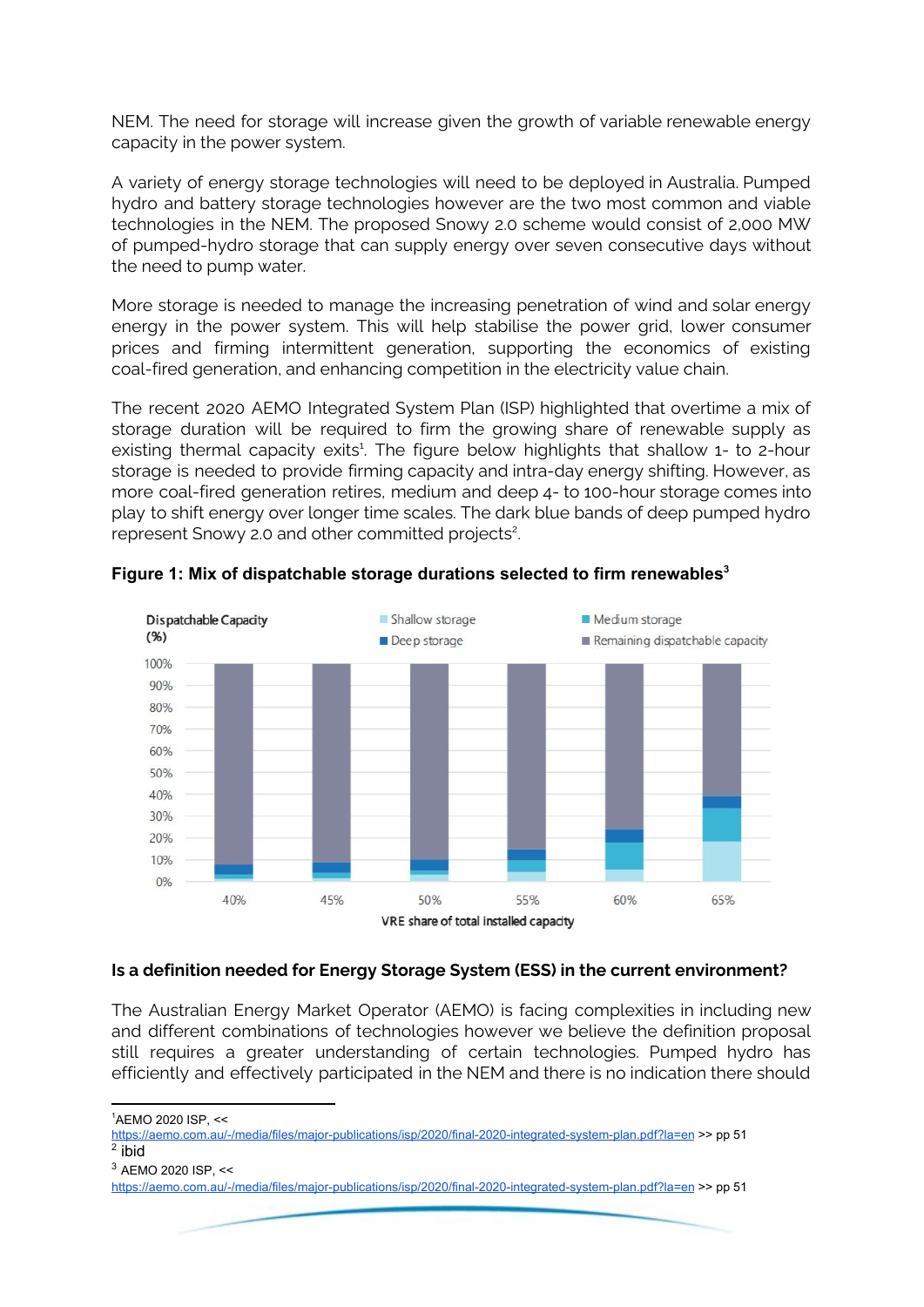be a change to what is being undertaken in the current environment to participate in the NEM now and into the future as there have not been any material issues.

Snowy Hydro understands AEMO's proposed definition for ESS will improve understanding through clear NER obligations, fees, charges and non energy recovery. We agree that it reduces the risk of dispatching both generating unit and load and allows for more improved market information for better decision-making. However we are concerned that there is still a significant amount of work that needs to be undertaken to achieve this and the current environment may not be appropriate to implement a new registration category.

Pumped hydro energy storage has not been classified as an "end-user" of electricity instead playing a critical role in meeting the challenges arising from the increased take-up of intermittent renewables. Our concern with a new definition for storage is that in the current environment it is not appropriate to group all storage technologies.

The storage definition would need to be future proof as it could easily become outdated causing unintended consequences for existing technologies. Snowy Hydro believes a number of technologies are trying to find their position in the market and understanding the flexibility they can provide. For example, pumped hydro energy storage and battery storage have very different characteristics and will have complementary roles in the future mix of flexibility assets. Both can provide a range of benefits including improved system operability, reduced network congestion costs, reduced CO2 emissions and improved security of supply. Pumped hydro energy storage however as a mature technology can be deployed at scale, has a long operating life and is particularly well suited to applications requiring longer discharge times.

Under the proposed rule, a participant with a new pumped hydro plant would register as a bi-directional resource provider and would need to classify it is able to operate its load with the same degree of control as its generation. Snowy Hydro's concerns regarding this classification is that it is targeted towards a small battery which can ramp linearly. This is not the case for a large pump mode for a pumped hydro unit which currently cannot control the load other than a quick 15 to 20 second ramp to full load.

AEMO's rule change request as part of the new participant category would bid differently from other participants. This scheduled bi-directional resource participant would have 10 price bands to bid for both export and consumption, less than the 20 price bands currently accessible to scheduled storage. Snowy Hydro however is concerned that reducing the price bands to 10 could also lead to complexities and the preference is to instead increase the price bands to 50-100 prices bands.

The Commision should identify the benefits alongside the costs associated with implementing the new participant category. Snowy Hydro suggests that should this proposal proceed consideration should also be given to amending the existing generator or customer category to include a classification for energy storage as it could avoid the \$8-10m cost to AEMO of making the changes, predominantly system, application, procedure and guideline changes.

### **Grandfathered rights**

Pumped Hydro Energy Storage provides essential support to the NEM with all stations registered participants in the market. Snowy Hydro supports a condition that grandfather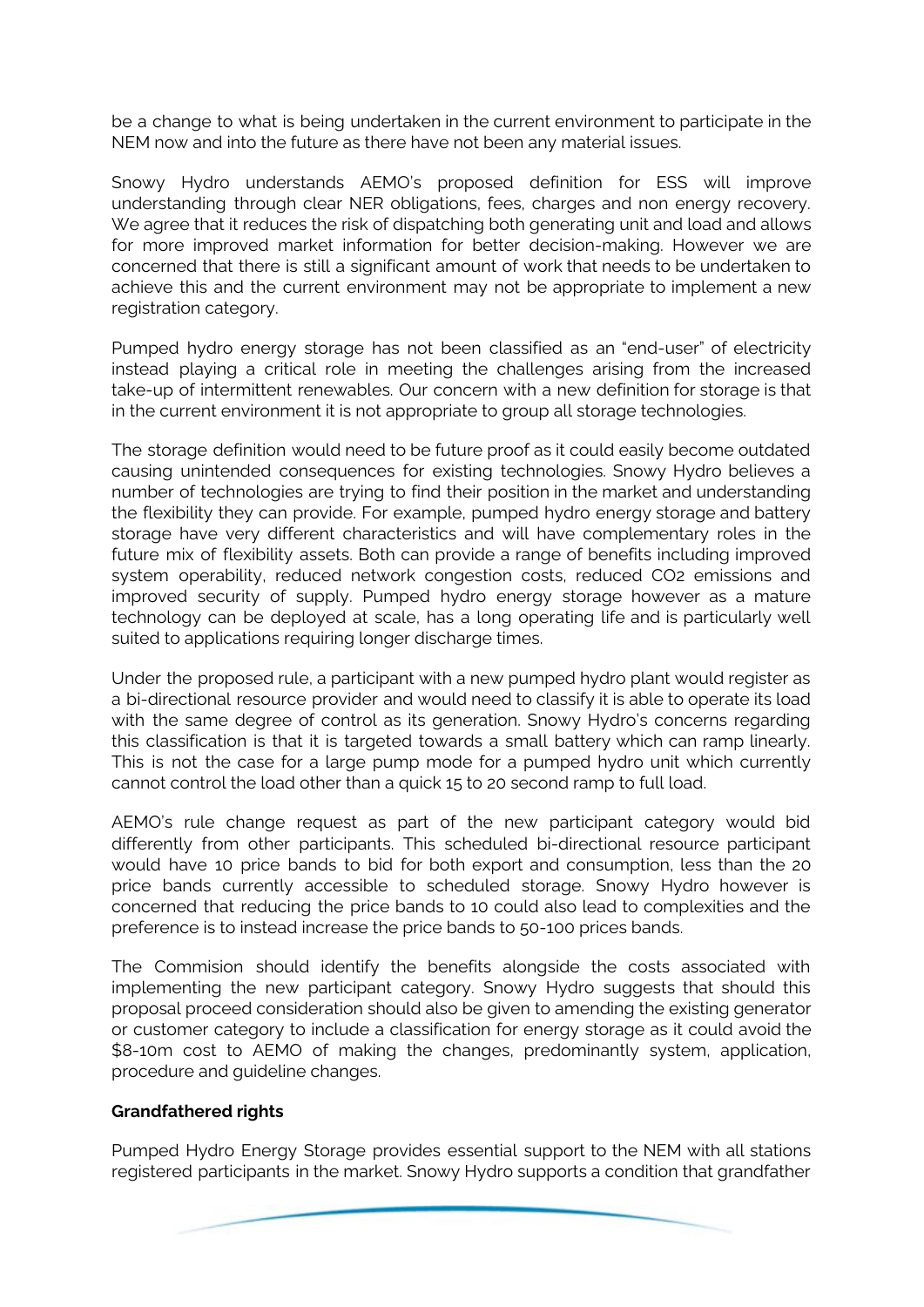existing pumped hydro, batteries and hybrid facilities should the storage definition by AEMO proceed to a rule change. The grandfathering rights will avoid the need for generators who are already registered to re-register adding unnecessary costs and requiring changes to the current processes at a time when these generators are implementing other procedure changes.

Snowy Hydro believes the grandfathering rights would avoid the unnecessary additional time to transition to the new registration and minimise any potential impact on the NEM.

## **Storage and Transmission Charging Arrangements (TUOS)**

AEMO noted their concerns around the uncertainty regarding the application of fees, recovery, TUOS, and non-energy recovery as a key issue for storage proponents. Snowy Hydro agrees that a scheduled resource that can be constrained off should not be required to pay TUOS charges and that a permanent approach is needed for TUOS charging arrangements for storage. It is for this reason we welcome AEMO's efforts in clarifying these arrangements which would improve investor certainty and operational efficiency

The current cost recovery regime for prescribed and common transmission services collectively TUOS was put in place on the basis that application of sunk costs to consumers is unlikely to impact consumption and utilisation of the network whereas the same charge applied to upstream market participants would distort efficient energy consumption and dispatch. Upstream market participants include all entities engaged in the wholesale electricity market including generators, and pump hydro energy storage.

Imposing TUOS charges to pump storage hydro generators will likely distort regional spot prices and give economically incorrect signals to market participants. Snowy Hydro argues that the likely result of requiring pump storage generators to pay for the sunk network would be that the costs there would be a distortion on the uptake of pump storage hydro investment, if an investment is made then there would be potential distortions on the level of pumping, and finally any TUOS costs imposed on PHES would be passed through to customers via higher spot prices. Hence the recovery of sunk network costs from pump storage hydro generators can potentially lead to distortions in investment/retirement decisions and generation dispatch. The recovery of these TUOS costs from end use customers was found to least distort decisions with respect to network use.

Given that storage and generators are not end users of electricity, and are connected to the network primarily for the purposes of providing flexibility and energy services, there is no rationale for them to contribute to both the generator connection costs and shared network TUOS charges.

# **About the Snowy Hydro Group**

Snowy Hydro Limited is a producer, supplier, trader and retailer of energy in the National Electricity Market (NEM) and a leading provider of risk management financial hedge contracts. We are an integrated energy company with more than 5,500 megawatts (MW) of generating capacity. We are one of Australia's largest renewable generators, the third largest generator by capacity and the fourth largest retailer in the NEM through our award-winning retail energy companies - Red Energy and Lumo Energy. Collectively,